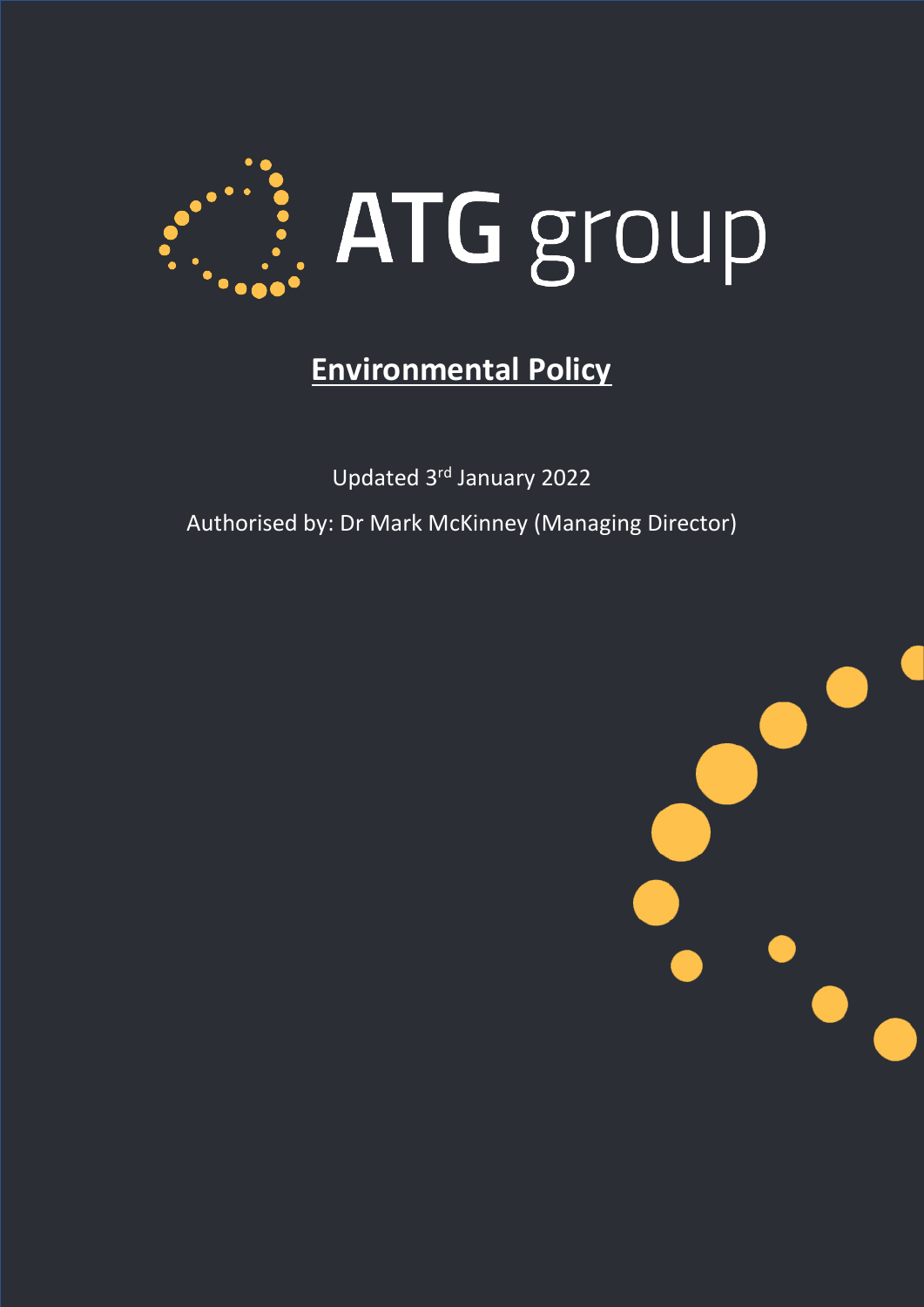

# Contents